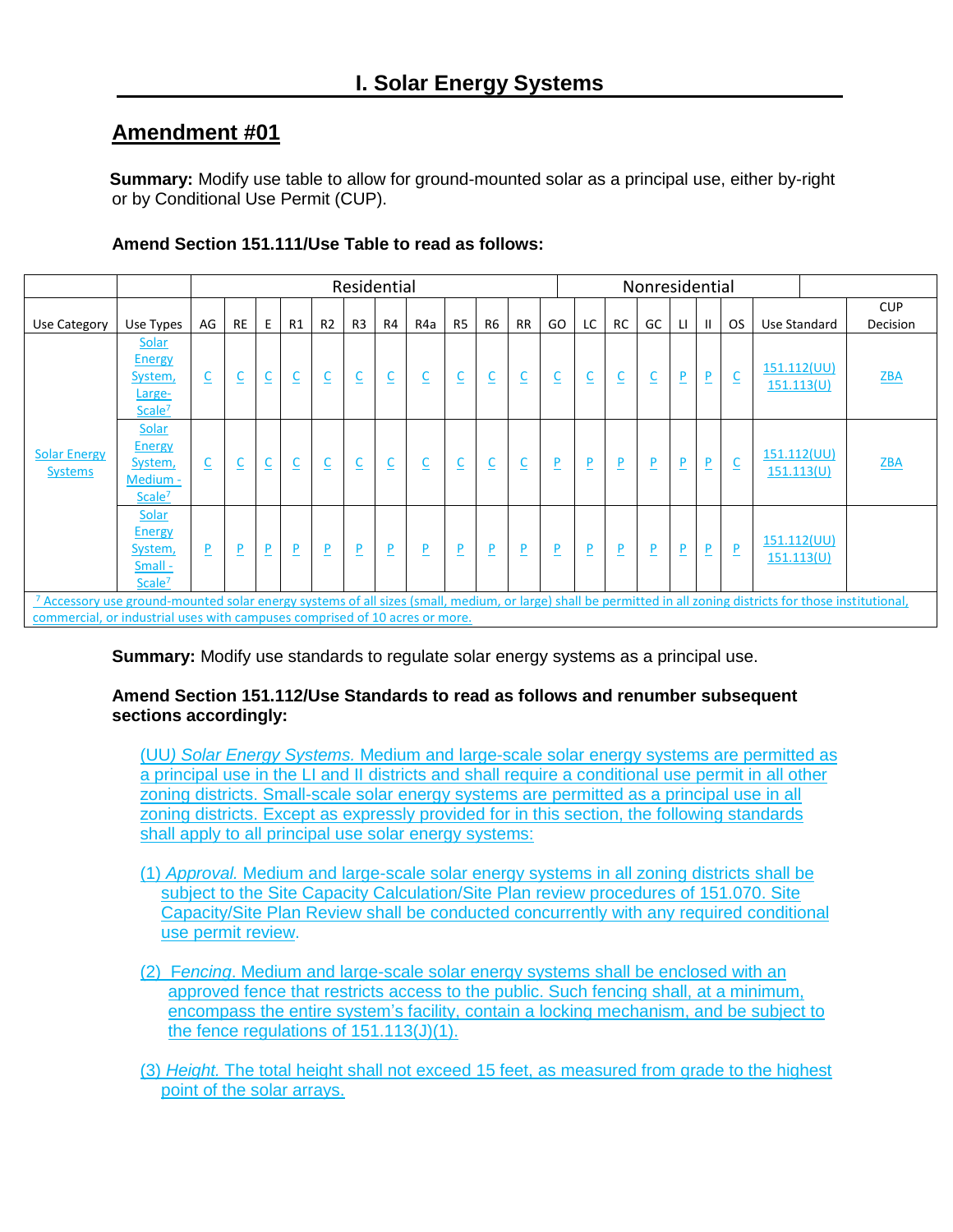- (4) *Lot coverage.* Ground mounted solar panels are not subject to Impervious Surface Ratio (ISR) calculations of Sections 151.125, 151.233(C)(1)(e), and 151.233(C)(2)(f).
- (5) *Site Development Permits*. A site development permit may be required, per regulations set forth in Section 151.145(B), depending on proposed foundation, footings, and/or site disturbance.
- (6) *Location and setbacks*. Principal use solar energy systems must meet the setback requirements for a principal structure in the underlying zoning district.
- (7) *Concentrated solar technology.* No solar energy system may utilize concentrated solar thermal technology in any zoning district.

**Summary:** Modify accessory use standards to regulate solar energy systems as an accessory use in all zoning districts.

#### **Amend Section 151.113/Accessory Uses to read as follows and renumber subsequent sections accordingly:**

(U) *Accessory Solar Energy Systems.* 

- (1) *Types* 
	- (a) *Roof-mounted.* Building-mounted solar energy systems may be mounted on accessory or principal structures in all zoning districts. All applicable accessory or principal structure requirements apply to building-mounted solar energy systems.
	- (b) *Building-integrated.* Building-integrated solar energy systems may be integrated into accessory or principal structures in all zoning districts. Solar energy systems that are integrated into any structure shall be regulated as architectural features, including applicability of setback exceptions of 151.131(C)(3)(l)
	- (c) *Ground-mounted.* Ground-mounted solar energy systems which meet the definition of an accessory structure as defined in Section 151.271 shall be permitted as an accessory use based on the underlying zoning district as follows:
		- *1. Residential Districts.* Small-scale solar energy systems are permitted as an accessory use in all residential zoning districts. Accessory use medium and large-scale solar energy systems shall require a conditional use permit in all residential zoning districts.
		- *2. Nonresidential Districts.* Small and medium-scale solar energy systems are permitted as an accessory use in all nonresidential districts. Large-scale solar energy systems are permitted as an accessory use in the II and LI zoning districts and shall require a conditional use permit in all other nonresidential zoning districts.
		- *3. Campus Settings.* Accessory use ground-mounted solar energy systems of all sizes (small, medium, or large) shall be permitted in all zoning districts for those institutional, commercial, or industrial uses with campuses comprised of 10 acres or more.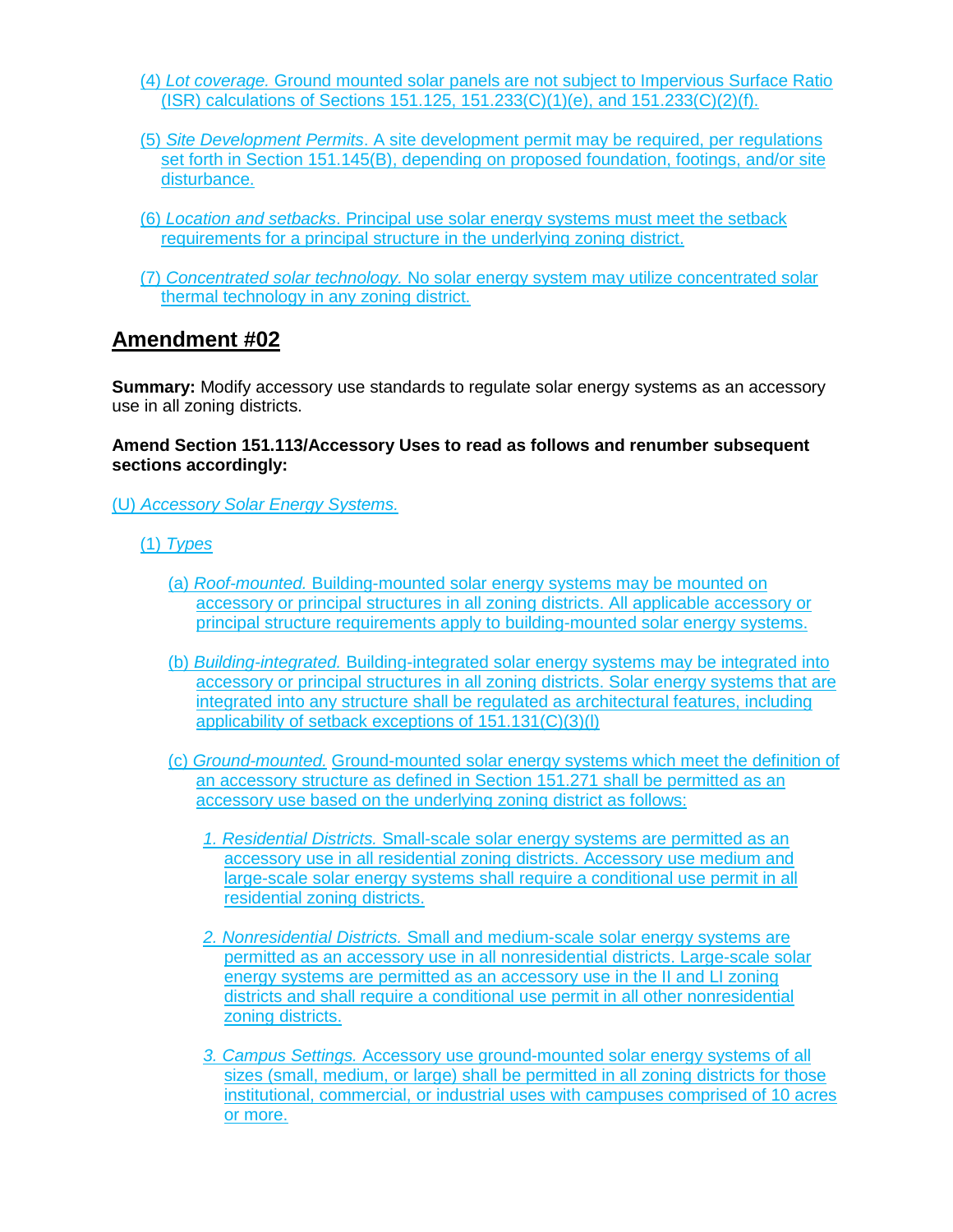- (2) *Approval. Accessory use* medium and large-scale solar energy systems in all zoning districts shall be subject to the Site Capacity Calculation/Site Plan review procedures of 151.070. Site Capacity/Site Plan Review shall be conducted concurrently with any required conditional use permit review.
- (3) *Street setbacks.* Accessory use ground-mounted solar energy systems located in residential zoning districts shall not be located between the principal building and any road right-of-way. In the case of an unimproved right-of-way, this provision may be modified by the Planning, Building and Development Department Director in consultation with the appropriate local roadway authority.
- (4) *Location.* Accessory use ground-mounted solar energy systems must meet the setback requirements for an accessory structure in the underlying zoning district.
- (5) *Height*. The total height shall not exceed 10 feet, as measured from grade to the highest point of the solar arrays. In instances when greater height is deemed necessary to allow for maximum efficiency of the solar energy system, or when necessary to address site constraints such as topography, the Planning Director shall be authorized to allow a maximum height of 15 feet.
- (6) *Lot coverage.* Ground mounted solar panels are not subject to Impervious Surface Ratio (ISR) calculations of Sections 151.125, 151.125, 151.233(C)(1)(e), and 151.233(C)(2)(f).
- (7) *Site Development Permits*. A site development permit may be required, per regulations set forth in Section 151.145(B), depending on proposed foundation, footings, and/or site disturbance.
- (8) *Maximum area.*
	- (a) *Residential.* Accessory use ground-mounted solar energy systems accessory to residential uses located in residential zoning districts shall not exceed 5% of the net buildable area of a lot, or 500 square feet, whichever is less.
	- (b) *Nonresidential.* There shall be no limit to the area or number solar panels in relation to a nonresidential development for those uses which meet the definition of accessory structure as defined in Section 151.271.
- (9) *Concentrated solar technology.* No solar energy system may utilize concentrated solar thermal technology in any zoning district.

**Summary**: Amending terms defined to include terminology used in solar ordinance

#### **Amend Section 151.271/Terms Defined to read as follows:**

*Building-integrated Solar Energy System*: An active solar energy system that is an integral part of a principal or accessory structure, rather than a separate mechanical device, replacing or substituting for an architectural or structural component of the building. Building-integrated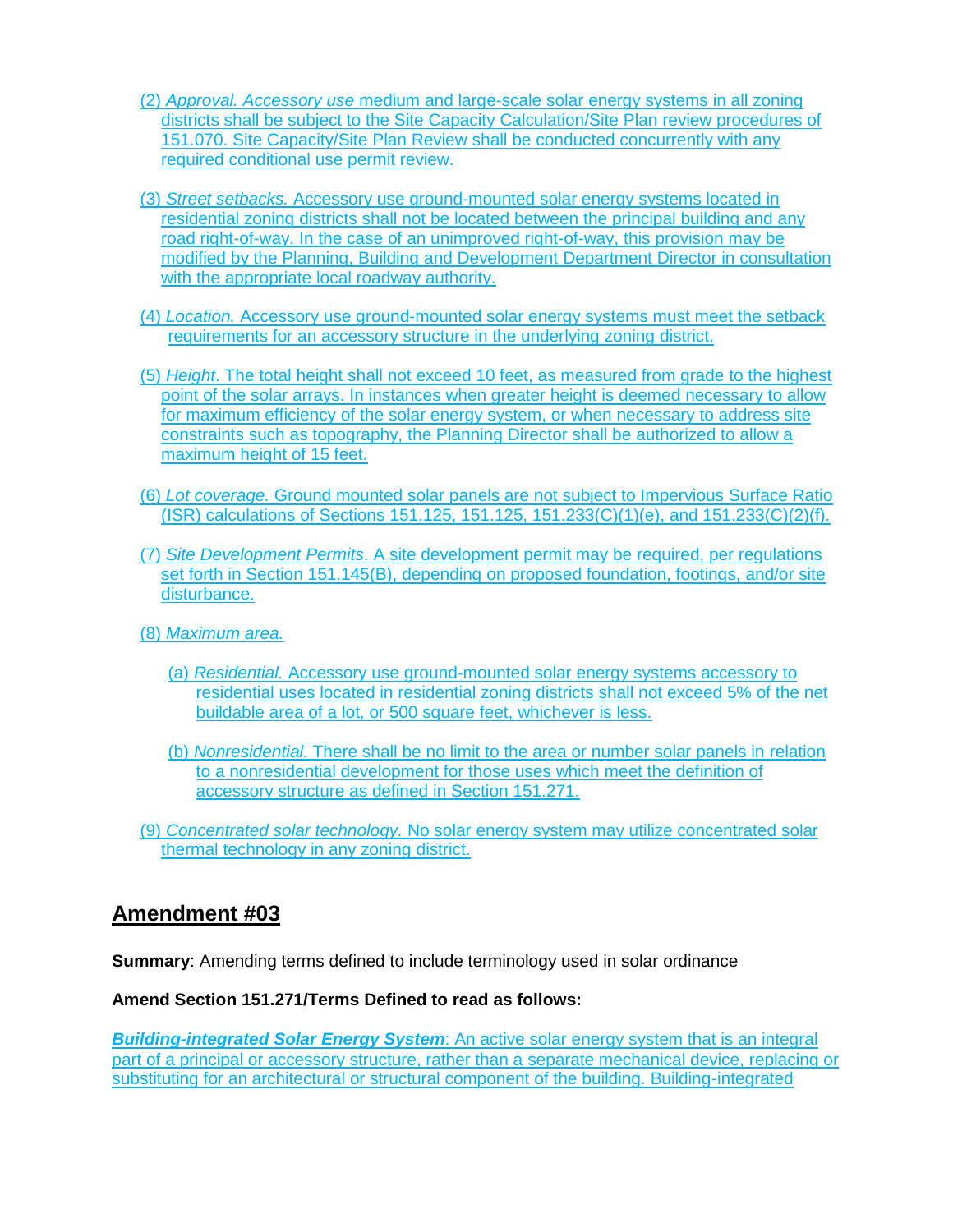systems include, but are not limited to, photovoltaic or hot water solar energy systems that are contained within roofing materials, windows, skylights, or awnings.

*Concentrated Solar Thermal Technology:* A solar energy technology that uses lenses or mirrors, and often tracking systems, to focus or reflect a large area of sunlight into a small area.

*Ground-mounted Solar Energy System:* A solar energy system mounted on a rack or pole that is attached to or ballasted on the ground. Ground-mounted systems can be either accessory or principal uses.

*Rated Nameplate Capacity:* The maximum rated output of electric power production of the photovoltaic system in watts of Direct Current (DC).

*Roof-mounted Solar Energy System:* A solar energy system that is fastened to or ballasted on a building roof. Roof-mounted systems are accessory to the principal use.

**Solar Array:** A solar array is a group of solar panels wired together. An array consists of multiple solar modules (solar panels).

**Solar Energy System:** A device or structural design feature to provide for the collection, storage, and distribution of solar energy for space heating or cooling, electricity generation, or water heating.

*Solar Energy System, Large-Scale:* A ground-mounted solar energy system that occupies more than 40,000 square feet of surface area (equivalent to a rated nameplate capacity of about 250kW DC or greater).

*Solar Energy System, Medium-Scale:* A ground-mounted solar energy system that occupies more than 1,750 but less than 40,000 square feet of surface area (equivalent to a rated nameplate capacity of about 10 - 250 kW DC).

*Solar Energy System, Small-Scale:* A ground-mounted solar energy system that occupies 1,750 square feet of surface area or less (equivalent to a rated nameplate capacity of about 10 kW DC or less).

**Solar Panel:** A device that is used to convert radiant solar energy into electrical current.

## **Amendment #04**

**Summary**: Create section to address decommissioning and abandonment of medium and large-sale ground mounted solar energy systems

**Create Section 151.259/Solar Energy Systems to read as follows:**

(A) *General*. The provisions in this section are in addition to the general violation, penalties, and enforcement provisions of this subchapter. Lake County shall retain authority to enforce the height and setbacks for solar energy systems in 151.112(WW) and 151.113(R), and additional requirements and standards for solar energy systems as identified in Appendix R.

(1) *Decommissioning Plan and Assurances*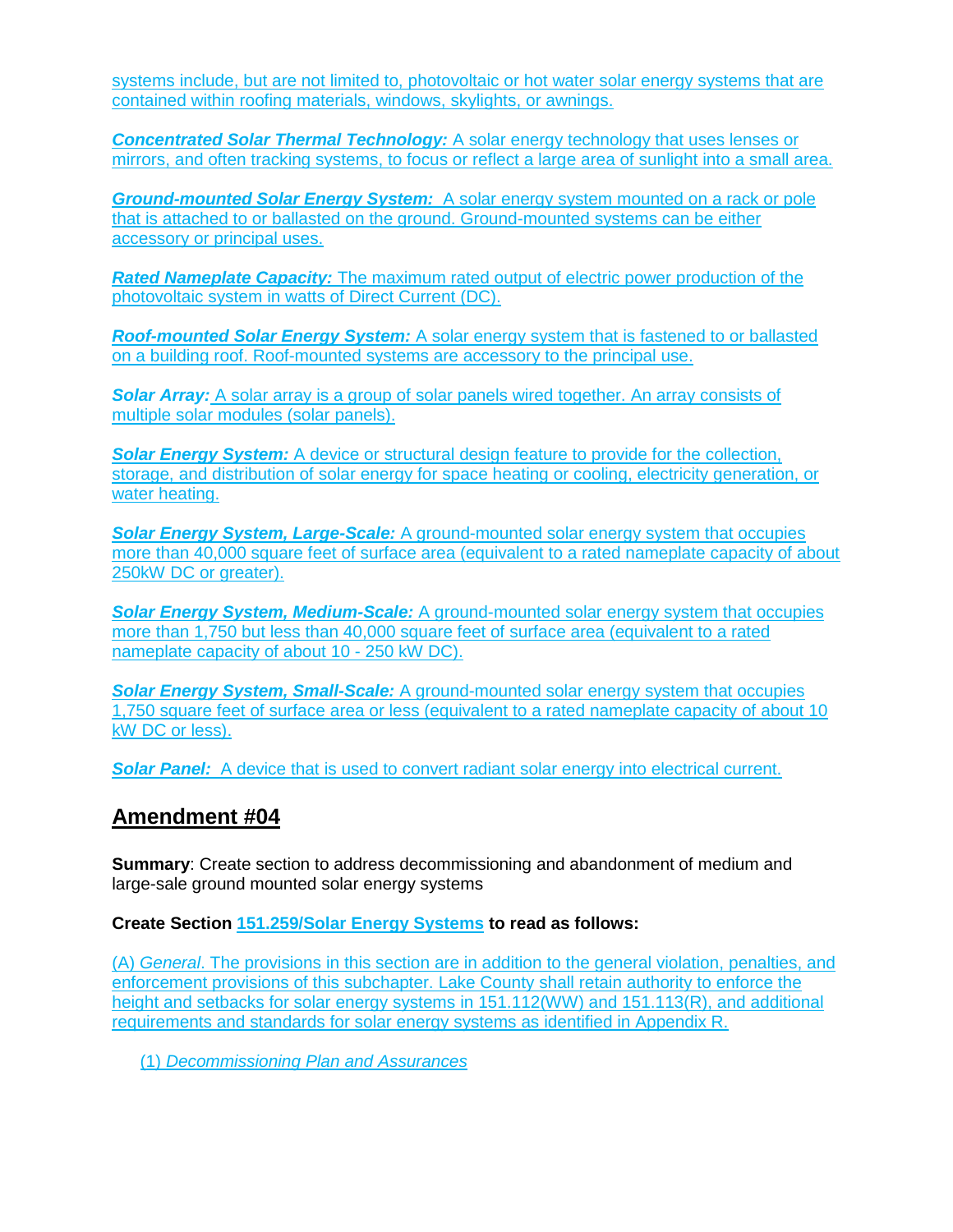- (a) Prior to permit issuance, the operator shall prepare a decommissioning plan which shows the final site conditions after a principal use or accessory use medium/large scale ground-mounted solar energy system has been removed from the property. Decommissioning shall include the removal of all elements listed in Section 121.259(2)(a) below. Access roads, fencing, groundcover, and landscaping may remain only if it can be shown to be compatible with the future use of the property.
- (b) Prior to permit issuance, the operator shall submit an engineer's estimate of probable cost for decommissioning the principal use or accessory use medium/large scale ground-mounted solar energy system and restoring the site in accordance with the approved decommissioning plan. Upon review and approval of the estimate by the Planning Director, the operator shall obtain a bond, letter of credit, or other form of surety that meets the requirements of Section 151.203 (A) in the amount of 130% of the engineer's estimate.

## (2) *Removal Requirements*

- (a) Any ground-mounted solar energy system which has reached the end of its useful life or has been abandoned shall be removed. The owner or operator shall physically remove the installation no more than 150 days after the date of discontinued operations. The owner or operator shall notify the county by certified mail of the proposed date of discontinued operations and plans for removal. Decommissioning shall consist of:
	- 1. Physical removal of all solar energy systems, structures, equipment, security barriers and electrical wiring lines from the site, and;
	- 2. Disposal of all solid and hazardous waste in accordance with local, state, and federal waste disposal regulations, and;
	- 3. Stabilization or re-vegetation of the site as necessary to minimize erosion. The county may allow the owner or operator to leave landscaping or designated below-grade foundations or electrical wiring in order to minimize erosion and disruption to vegetation.
- (b) Absent notice of a proposed date of decommissioning or written notice of extenuating circumstances, a principal use or accessory use medium/large scale ground-mounted solar energy system shall be considered abandoned when it fails to operate for more than one year without the written consent of the county. If the owner or operator of the solar energy system fails to remove the installation in accordance with the requirements of this section within 150 days of abandonment or the proposed date of decommissioning, the county may seek a court order to require the property owner to remove an abandoned, hazardous, or decommissioned ground-mounted solar energy system. The county also retains the right, after the receipt of an appropriate court order, to enter and remove the ground-mounted solar energy system and lien the property for such costs. As a condition of Site Plan and/or Special/Conditional Use Permit approval, the applicant and landowner shall agree to allow entry to remove an abandoned or decommissioned installation.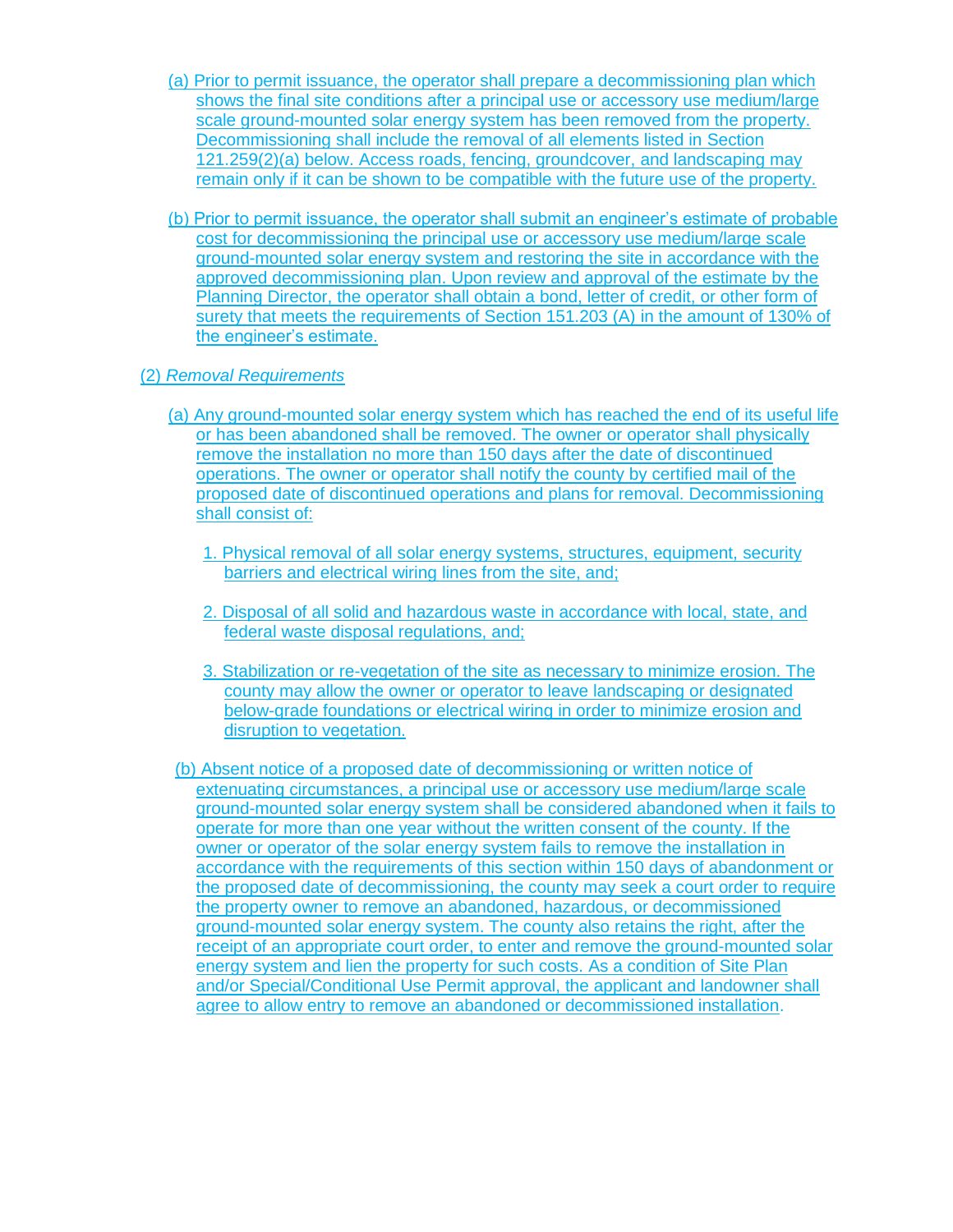**Summary**: Create appendix for application requirements for solar energy systems.

## **Create APPENDIX R/Solar Energy Systems to read as follows:**

§1.0 APPLICATION REQUIREMENTS FOR SOLAR ENERGY SYSTEMS

See Section 151.112(WW) Solar Energy Systems and Section 151.113(R) Accessory Solar Energy Systems for information on Height, Setbacks and Lot Coverage Requirements. See Section 151.250 through 151.259 for Violations, Penalties and Enforcement. Other local and state regulations shall apply.

A. *Project proposal*

1) Owner name, address, and phone number 2) Photos of existing site conditions for proposed facility

- 3) Project summary including the manufacturer information, number of proposed solar modules, and proposed height of the solar arrays.
- B. *Site plan (drawn to scale)* 
	- 1) Existing and proposed contours, at a minimum of two-foot intervals
	- 2) Location, setbacks, exterior dimensions, and square footage of all structures on the owner's property and abutting properties within 100 feet.
	- 3) Location and size of existing waterways, wetlands, one hundred-year floodplain, sanitary sewers, field drain tiles, storm sewer systems, and water distribution systems.

4) Location of any overhead or underground power lines and utility easements.

C. *Waivers*

- 1) All landscape transition yard waiver agreements shall be submitted with the application for the solar energy system.
- 2) Any landscape transition waiver agreement between the property owner and adjacent property owner shall be recorded against the impact properties with the Lake County Recorder of Deeds.
- D. *Engineering plans, drawings, and schematics.*
	- 1. Manufacture's specifications of the solar modules, foundation, and detailed drawing of electrical components and installation details.
	- 2. All electrical wire and lines connecting modules and any related structures.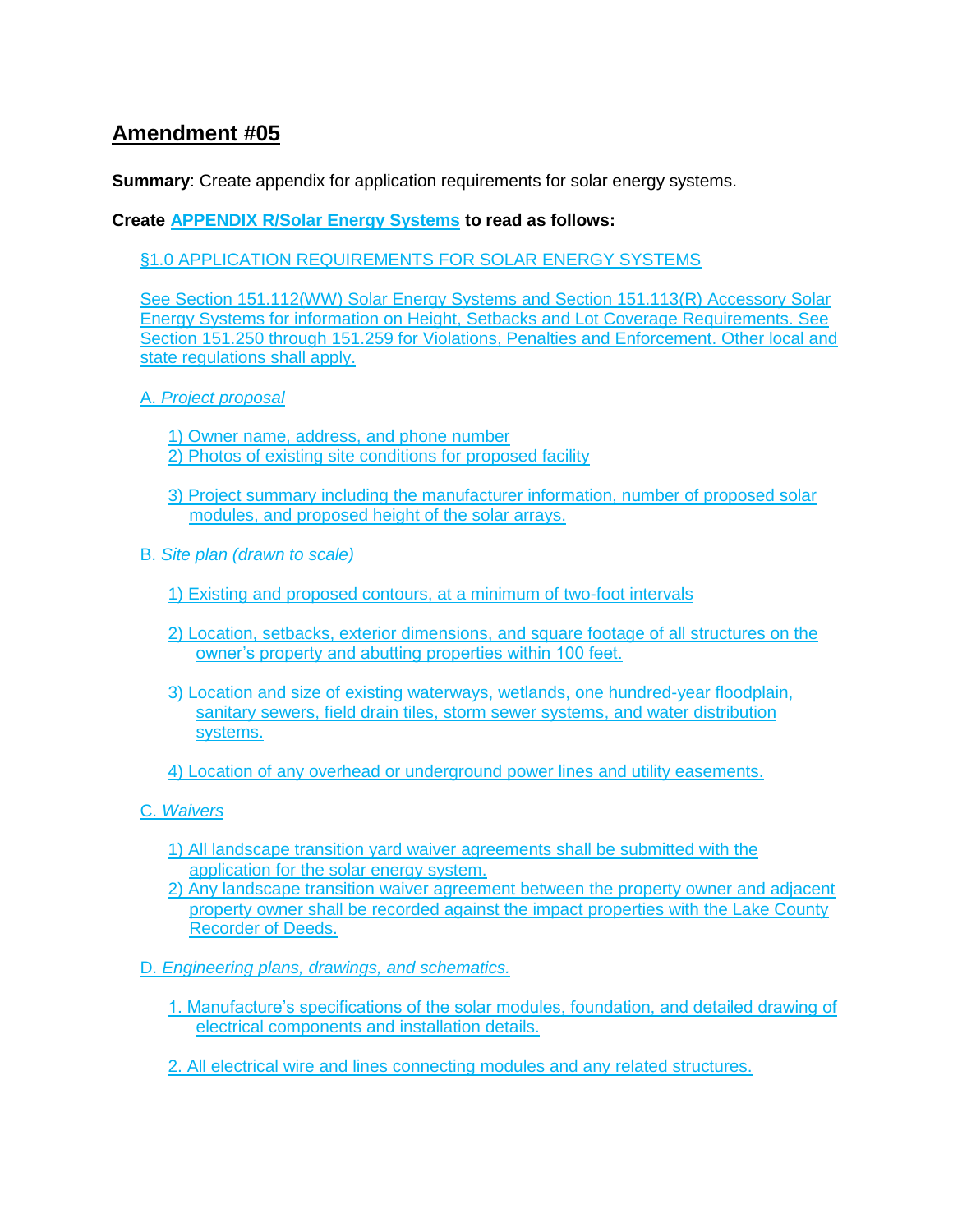## E. *Utility connection*.

1. Developers of principal use solar energy systems connected to the utility grid must provide written authorization from the local utility company acknowledging and approving such connection prior to building permit issuance.

## F. *Native plantings.*

1. In order to prevent erosion, manage run-off, and provide ecological benefit, medium and large-scale ground-mounted solar energy systems shall be planted with "lowprofile" native prairie species, and use a mix appropriate for this region and sitespecific soil conditions.

Commentary: Pollinator Friendly Solar Site Act, 525 ILCS 55/1, establishes a scorecard for solar site vegetation that provides foraging habitat for game birds, songbirds, and pollinators, and prevents weeds, reduces storm water runoff, and erosion.

## G. *Signage.*

1. Signs on ground-mounted solar energy systems shall comply with the signage requirements of the underlying zoning district. A sign consistent with the standards of Section 151.173 shall be required to identify the owner and provide a 24-hour emergency contact phone number.

## H. *Lighting.*

1. Lighting of ground-mounted solar energy systems shall be consistent with Section 151.168. Lighting of other parts of the installation, such as appurtenant structures, shall be limited to that required for safety and operational purposes, and shall be reasonably shielded from abutting properties. Where feasible, lighting of the solar energy system shall be directed downward and shall incorporate full cut-off fixtures to reduce light pollution.

## **Amendment #06**

**Summary**: Amend zoning exceptions to account for solar energy systems requirements.

## **Amend Section 151.113/Accessory Uses/General Standards to read as follows:**

151.113(B)(7)(c) Hoophouses or greenhouses, exclusively used for growing plants for local food production in residential zoning districts, open gazebos, swimming pools, cabanas, groundmounted accessory solar energy systems, or similar structures shall not be counted as buildings for purposes of this provisions (See Figure 151.113.)

## **Amend Section 151.131/Measurements and Exceptions/Setbacks/Features Allowed within Setbacks to read as follows:**